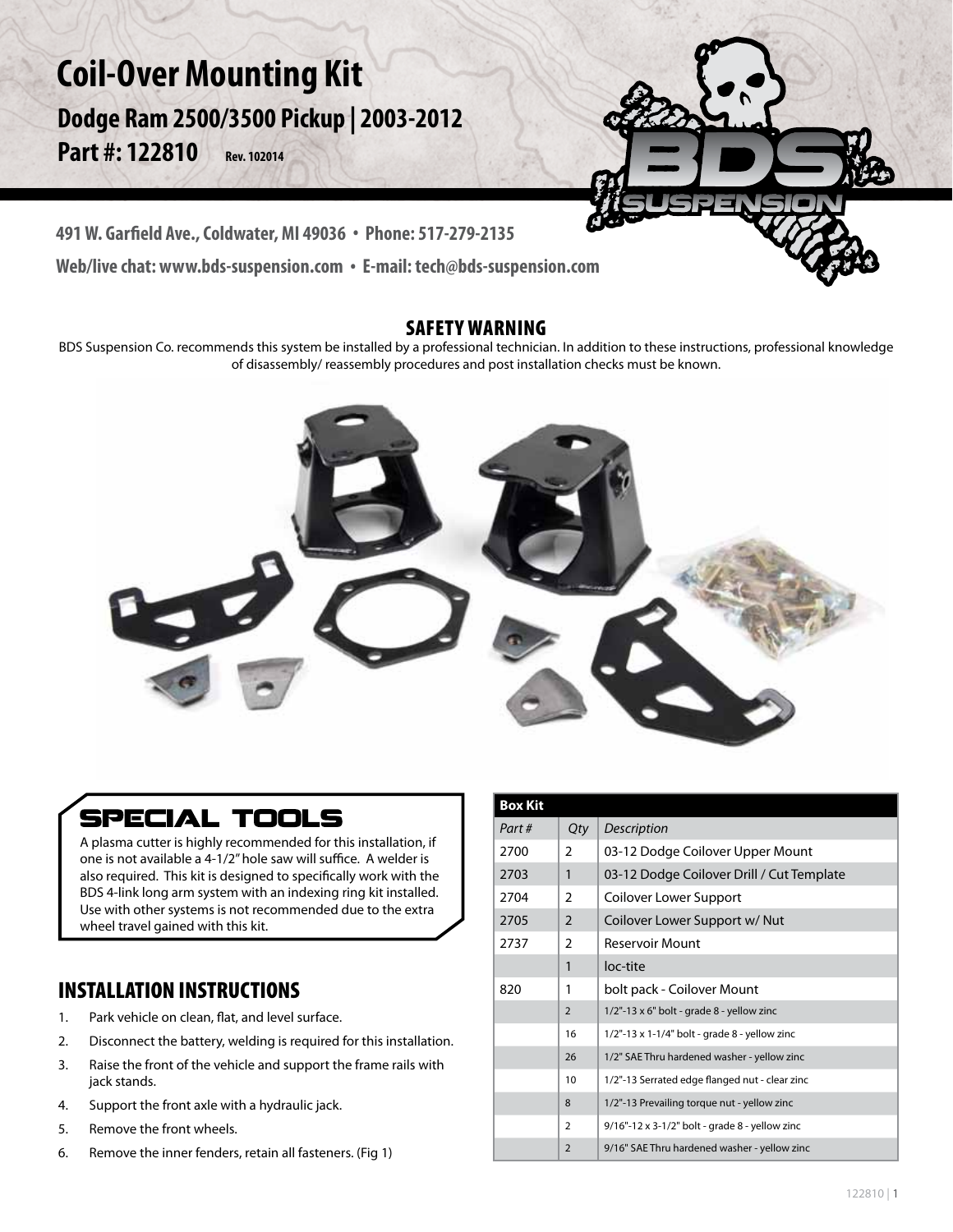

7. Disconnect the brake lines from the axle, retain the hardware. Disconnect / adjust ABS wires to allow for extra droop later in the installation. (Fig 2)



Figure 2

8. Disconnect the sway bar links from the sway bar clevis bracket which is included in the long arm kits (Fig 3).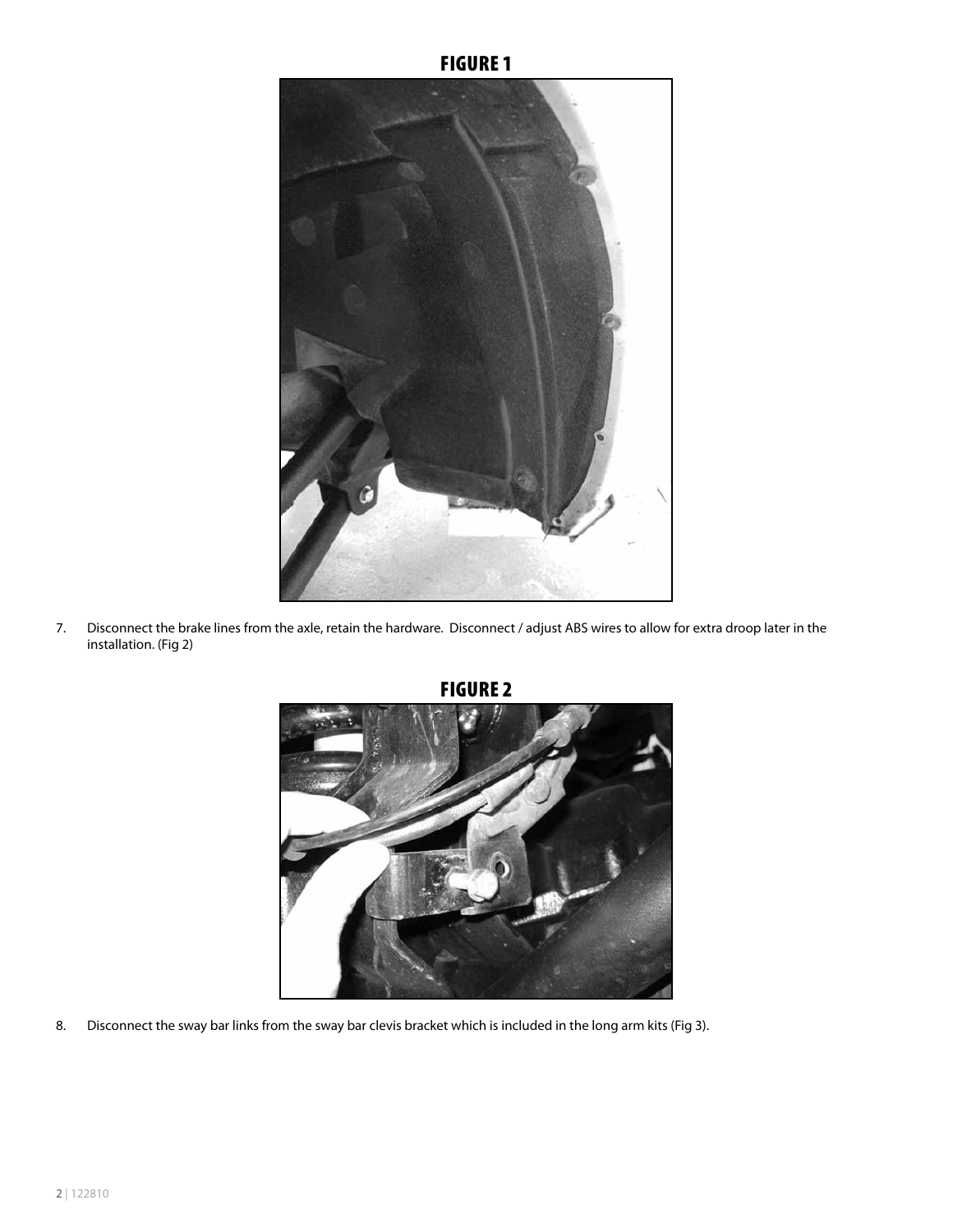#### **FIGURE 3**



9. Disconnect the drag link from the pitman arm (retain nut), disconnect the trackbar from the frame bracket. (Fig 4)



#### Figure 4

10. Vehicles WITHOUT transfer case indexing ring kit installed or gas model trucks: Disconnect the driveshaft from the front axle. Note: It may be necessary to heat the front axle yoke to get the loc-tite to break free. Retain all hardware. (Fig 5) (Diesel trucks w/ indexing ring kit installed may skip this step)



FIGURE 5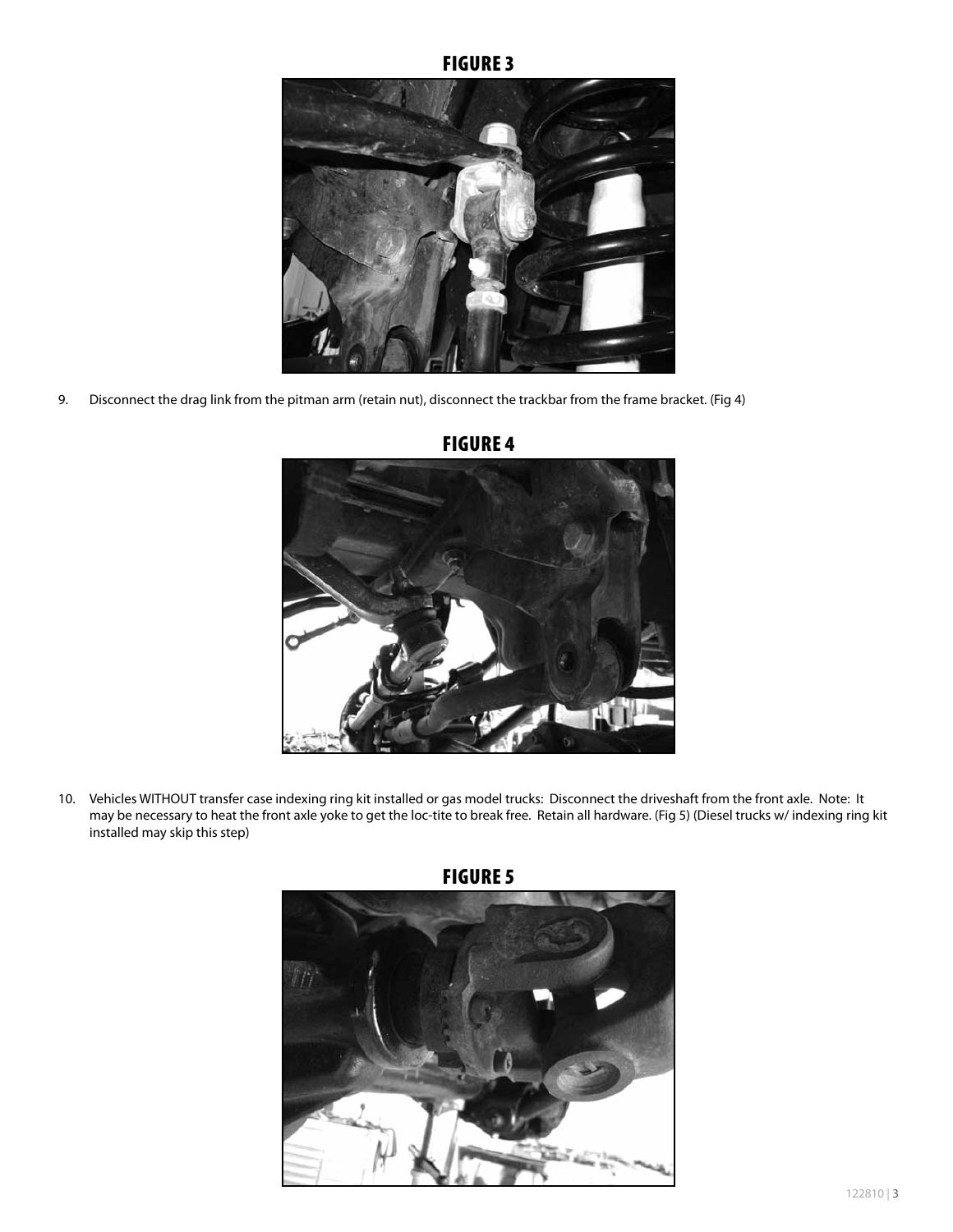- 11. Disconnect the front shocks and allow the axle to droop out. Remove the coil springs, remove the front shocks. Check for adequate clearance of brake lines, ABS wires, driveshaft to exhaust (gas models), etc.
- 12. Prep the axle for welding, remove corrosion and paint from the lower coil bucket, remove the factory lower shock nut clips, and test fit the weld on support plates. A minor amount of modification to the weld in support plates may be required due to variations in the lower coil bucket on the axle.
- 13. Install new 9/16" shock hardware bolt into the lower mount to hold the plates into place SNUG THE BOLT, do not tighten. Weld the support plates into place, allow to cool, and coat with paint. (Fig 6a, 6b)





- 14. Remove the upper shock towers.
- 15. Drill the 3 factory shock tower mounting holes out to  $\frac{1}{2}$  ~9/16". Bolt the included template (#02703) in place and drill the remaining 3 holes out to  $\frac{1}{2}$  ~9/16". Repeat on opposite side. The template is only used for drilling holes and will not be installed on the vehicle once drilling is completed. (Fig 7a)
- 16. The ID of the template will also be used for material removal. Place the template on top of the coil bucket and use bolts to locate it in place. Use the plasma cutter to remove the lip of the stock coil bucket. If a plasma cutter is not available, a 4-1/2" hole saw can be used to remove the lip and create clearance for the coilover assembly. Use lots of lubrication, the factory lip of the frame will keep the hole saw centered. (Fig 7b)





- 17. Place the upper coilover mount on top of the coil bucket. Do NOT bolt it in at this time. Install the coilover assembly at this time, the hose will point FORWARD out of the coilover body. Route the reservoir through the coil bucket hole and the new upper coilover mount.
- 18. Attach the upper coilover mount to the coilover with new 1/2" x 6" bolt, washers, and prevailing torque nuts (BP #820). Note: The bracket to the coilover will be a tight fit. (Fig 8a)
- 19. Attach the upper coilover mount to the frame with (6)  $\frac{1}{2}$ " x 1-1/4" bolts, washers, and nuts, use loc-tite on hardware. 5 places will use a serrated edge flanged nut, due to difficult access, the front easily accessible spot will require a washer and prevailing torque nut. See figure for nut location. (Fig 8b, 8c, 8d)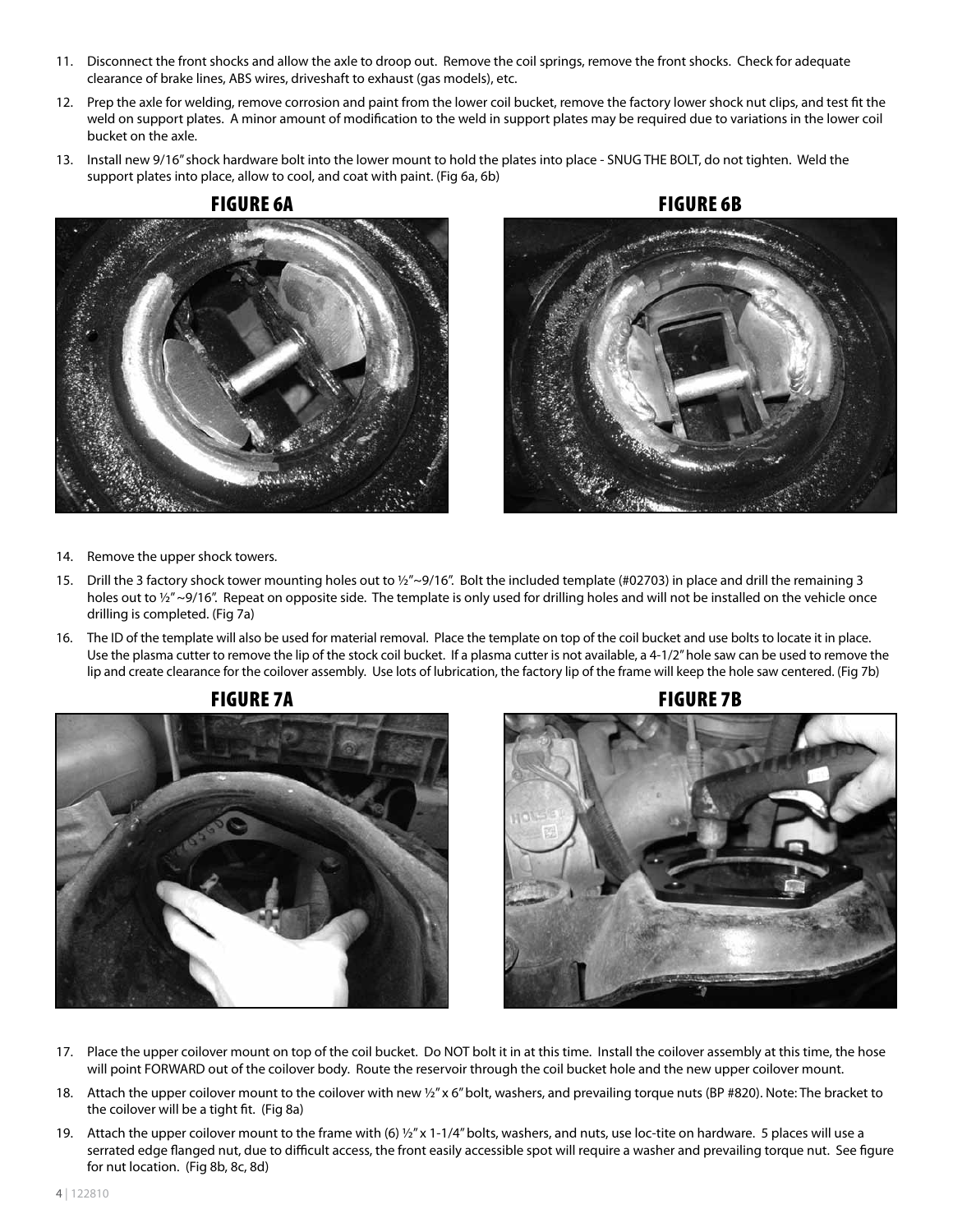







 $\sigma^-$ Ø Õ SERRATED EDGE<br>FLANGED NUT (5 PLC)<br>USE LOC-TITE

- 20. Tighten all ½" upper coilover hardware to 65 ft-lbs.
- 21. Raise the axle and attach the lower coilover mount to the axle with new 9/16" bolt with washer. Tighten to 95 ft-lbs.
- 22. Loosely reinstall the inner fender well and mark areas that will need to be trimmed to clear the upper coilover mount. Trim area from the inner fender and reinstall with factory hardware. (Fig 9)